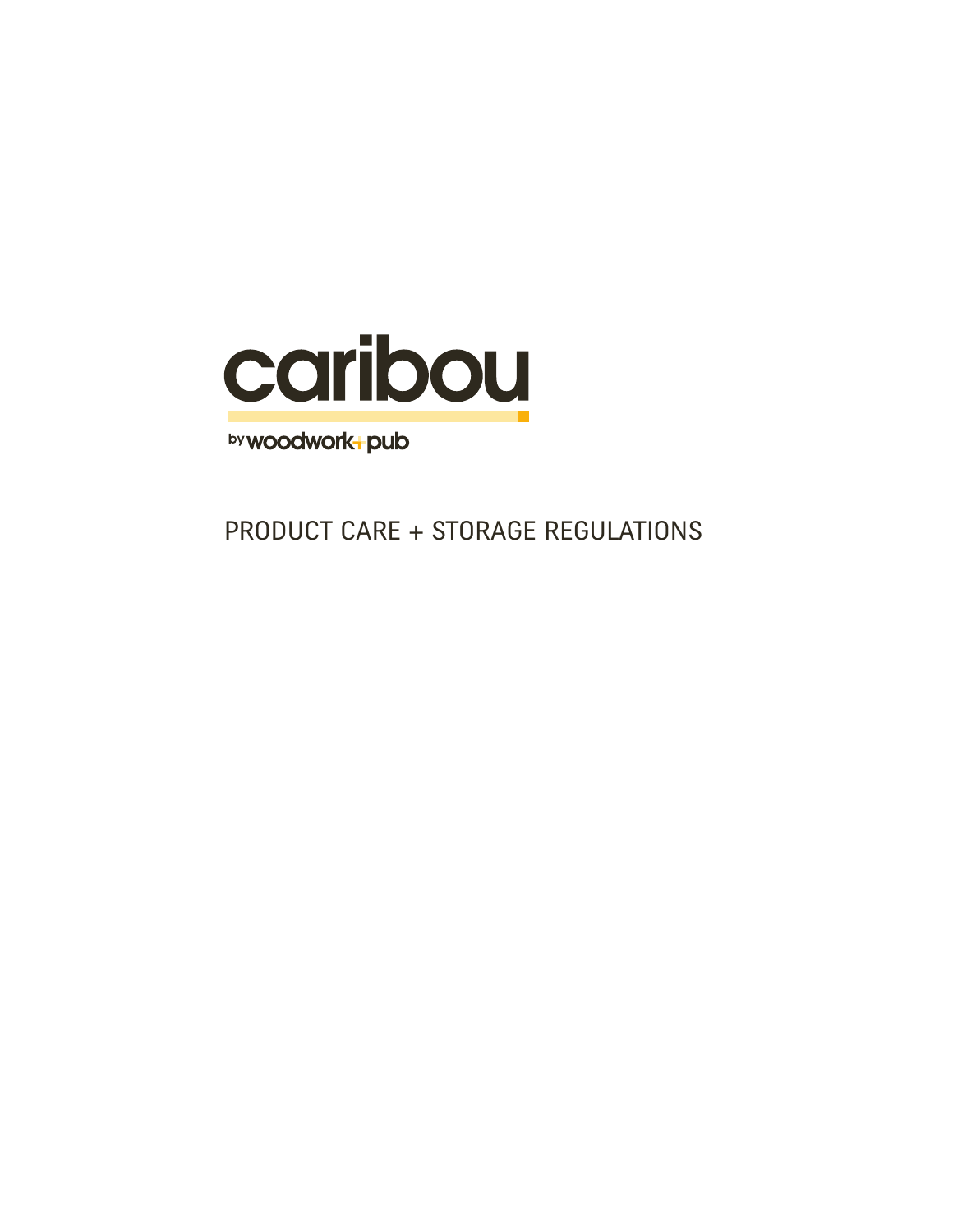# **SECTION 2** J **CARE & STORAGE**

**(Including: Care and Moisture Considerations Before, During, and After Installation)**

### **GENERAL**

### **1 INFORMATION**

1.1 **GRADES** - None; care and storage requirements are the same for all architectural woodwork projects, regardless of Grade specified or required.

### 1.2 **BASIC CONSIDERATIONS**

- 1.2.1 Architectural woodwork should be treated like fine furniture, particularly that which is constructed of wood, finished with a transparent finish system.
- 1.2.2 Except for true oil-rubbed surfaces, modern finishes do not need to be polished, oiled, or waxed.
	- 1.2.2.1 Application of polishing oils, cleaning waxes, or products containing silicone may impede the effectiveness of touch-up or refinishing procedures in the future.

#### 1.2.3 **RELATIVE HUMIDITY AND MOISTURE CONTENT**

- 1.2.3.1 The space in which architectural woodwork is to be installed needs to be engineered with appropriate humidity controls to maintain its optimum relative humidity.
- 1.2.3.2 Wood for architectural use needs a moisture content within an optimum range.
	- 1.2.3.2.1 The table and map below (USDA Forest Service, Agriculture Handbook No. 72) shows the Optimum Moisture Content (MC) and the Indoor Relative Humidity required to hold such MC within the general areas of the United States and Canada. NOTE - Some of these areas have additional micro-climates not shown or referenced.

|                                                                                            | <b>Optimum Moisture Content (MC)</b> |                 | Optimum Indoor           |
|--------------------------------------------------------------------------------------------|--------------------------------------|-----------------|--------------------------|
| <b>Geographical Location</b>                                                               | <b>Exterior</b>                      | <b>Interior</b> | <b>Relative Humidity</b> |
| Most of U.S.; Ontario and Quebec<br>in Canada                                              | $9 - 15%$                            | $5 - 10%$       | $25 - 55%$               |
| Damp Southern Coastal areas of<br>the U.S.; Newfoundland and<br>Canadian Coastal Provinces | $10 - 15%$                           | $8 - 13%$       | 43-70%                   |
| Dry Southwestern U.S.                                                                      | 7-12%                                | $4 - 9%$        | 17-50%                   |
| Alberta, Saskatchewan, and<br>Manitoba in Canada                                           | $10 - 15%$                           | $4 - 9%$        | 17-50%                   |

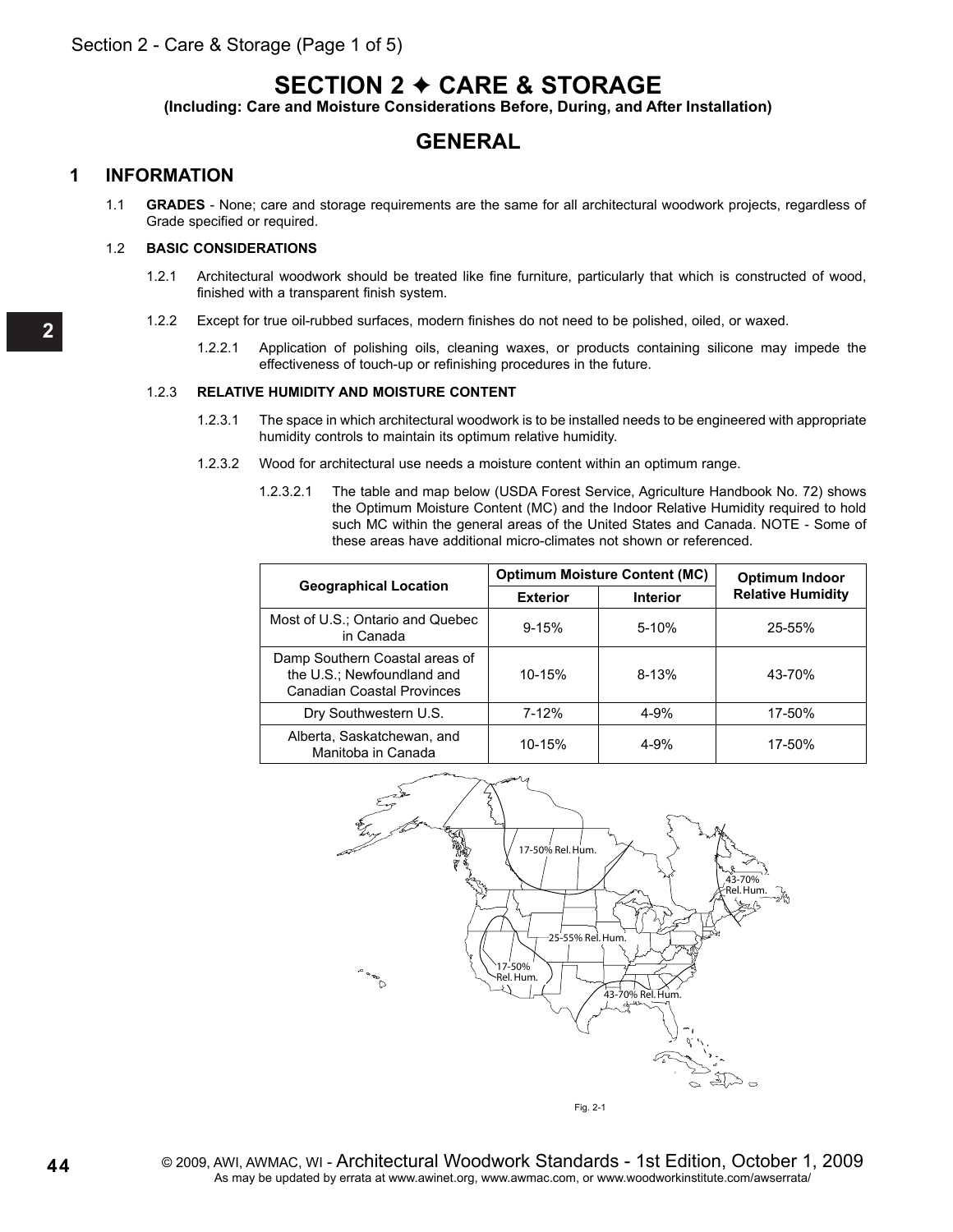## **GENERAL**

#### 1.2 **BASIC CONSIDERATIONS** (continued)

- 1.2.4 Architectural woodwork, when properly finished, is relatively durable and resistant to moisture.
	- 1.2.4.1 Prevent direct contact with moisture, and wipe it dry immediately should any occur.
		- 1.2.4.1.1 Allowing moisture to accumulate on, or stay in contact with, any wood surface, no matter how well finished, will cause damage.

#### 1.2.5 **DIMENSIONAL CHANGE PROBLEMS**

- 1.2.5.1 For centuries, wood has served as a successful, renewable material for architectural woodwork, and as history has shown, wood products perform with complete satisfaction when correctly designed and used.
	- 1.2.5.1.1 Problems directly or indirectly attributed to dimensional change of the wood are usually, in fact, the result of faulty design or improper humidity conditions during site storage, installation, or use.
- 1.2.5.2 Wood is a hygroscopic material, and under normal use and conditions all wood products contain some moisture. Wood readily exchanges this molecular moisture with the water vapor in the surrounding atmosphere according to the existing relative humidity.
	- 1.2.5.2.1 In high humidity, wood picks up moisture and swells.
	- 1.2.5.2.2 In low humidity, wood releases moisture and shrinks.
- 1.2.5.3 Oxidation is a reaction of acids in wood (e.g., tannic acid), with iron, oxygen, and moisture, whether this be relative humidity or direct moisture.
	- 1.2.5.3.1 Control of moisture is a simple way to protect wood products from stains as a result of oxidation.
- 1.2.5.4 Together with proper design, fabrication, and installation, humidity control is an important factor in preventing dimensional change problems.
	- 1.2.5.4.1 As normal minor fluctuations in humidity occur, the resulting dimensional response in properly designed construction will be insignificant.
- 1.2.5.5 Architectural woodwork products are manufactured as designed from wood that has been kiln dried to an appropriate average moisture content and maintained at this condition up to the time of delivery.
	- 1.2.5.5.1 Subsequent dimensional change in wood is and always has been an inherent natural property of wood.

#### 1.3 **RECOMMENDATIONS**

- 1.3.1 Maintain an interior relative humidity every hour of every day, within the ranges shown previously in this section.
	- 1.3.1.1 Uncontrolled extremes such as those listed below will likely cause problems:
		- 1.3.1.1.1 Relative humidity, above or below the ranges shown previously in this section.
		- 1.3.1.1.2 Sudden changes in the allowable relative humidity, especially when it is repetitive.
- 1.3.2 Remove oil or grease deposits; use a mild flax soap, following its directions for dilution.
- 1.3.3 Do not use abrasives or chemical or ammonia cleaners on fine architectural woodwork surfaces.
- 1.3.4 Accomplish routine cleaning with a soft, lint-free cloth lightly dampened with water or an inert household dust attractant. Allowing airborne dust, which is somewhat abrasive, to build up will tend to dull a finish over time.
- 1.3.5 Avoid excessive or repetitive impact, however lightly applied. The cellular structure of the wood will compact under pressure. Many modern finishes are flexible and will show evidence of impact and pressure applied to them.

**2**